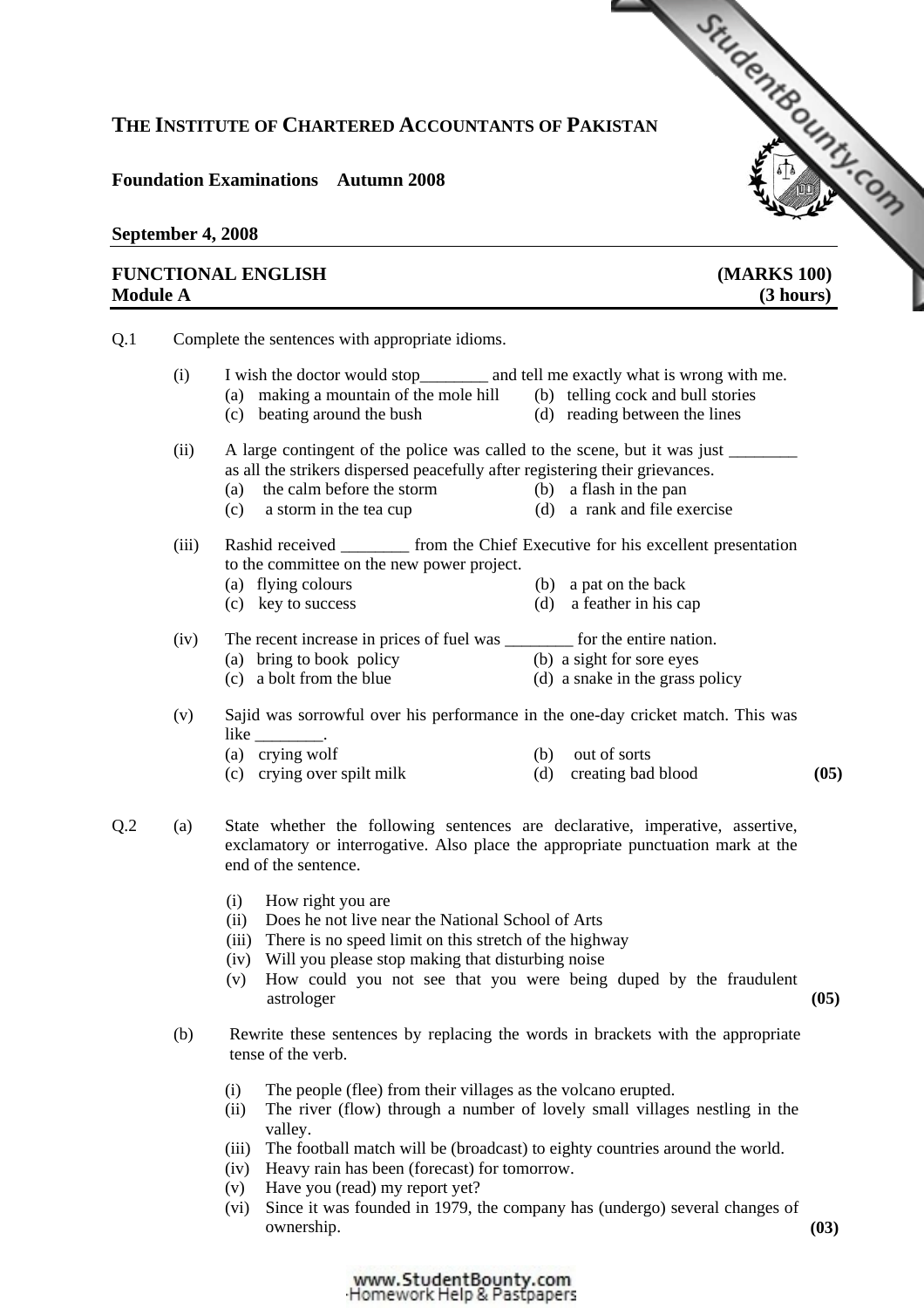- Q.3 Change the Voice of the following sentences.
	- (i) Nobody has lived in this house since ages.
	- (ii) The unemployed graduates urged the government to create more jobs.
	- (iii) I counted the money and found that it was correct.
	- (iv) Why did your supervisor take such a strong disciplinary action when you were innocent?
	- (v) You will have to demolish the entire structure as you have not complied with the city building regulations. **(05)**
- Q.4 (a) Match the words on the left with their correct antonyms on the right.

| Words   | <b>Antonyms</b> |
|---------|-----------------|
| bitter  | dismiss         |
| theory  | weak            |
| opaque  | practice        |
| appoint | sweet           |
| robust  | transparent     |

(b) Match the words on the left with their correct synonyms on the right.

| Words    | Synonyms   |
|----------|------------|
| candid   | brave      |
| frugal   | limitless  |
| infinite | outspoken  |
| squander | economical |
| intrepid | waste      |

Q.5 From the adverbs given below, make the right selection and insert it in its correct position in the appropriate sentence.

| hard | safely | <i>fluently</i> | <i>very often</i> | increasingly |
|------|--------|-----------------|-------------------|--------------|
|      |        |                 |                   |              |

- (i) Shahid loved to read books on literature and would walk for miles to borrow a book.
- (ii) A number of people in Pakistan speak two or three languages.
- (iii) It was a very steep path to the mountain peak but all the climbers reached the top.
- (iv) The local Sunday bazar is becoming crowded and dirty.
- (v) If you practice, you might become a star cricketer one day. **(05)**
- Q.6 Punctuate the following paragraph:

patriotism in its simplest terms means love of ones country it is an innate and primitive instinct in most human beings in the early days of the human race families clung together to make themselves secure from wild animals later many families joined together to form a tribe which defended itself against other tribes from the tribes came the nation and with national self-consciousness came patriotism we show our patriotism in a variety of small and big gestures for example we wave our national flag when our team wins an international sporting event we are willing to endure considerable hardships and even willing to sacrifice our lives for the integrity and sovereignty of our nation patriotism thus combines a diverse mix of feelings such as unity oneness pride gratitude and security for achievement of common goals of nationhood **(05)**

www.StudentBounty.com Homework Help & Pastpapers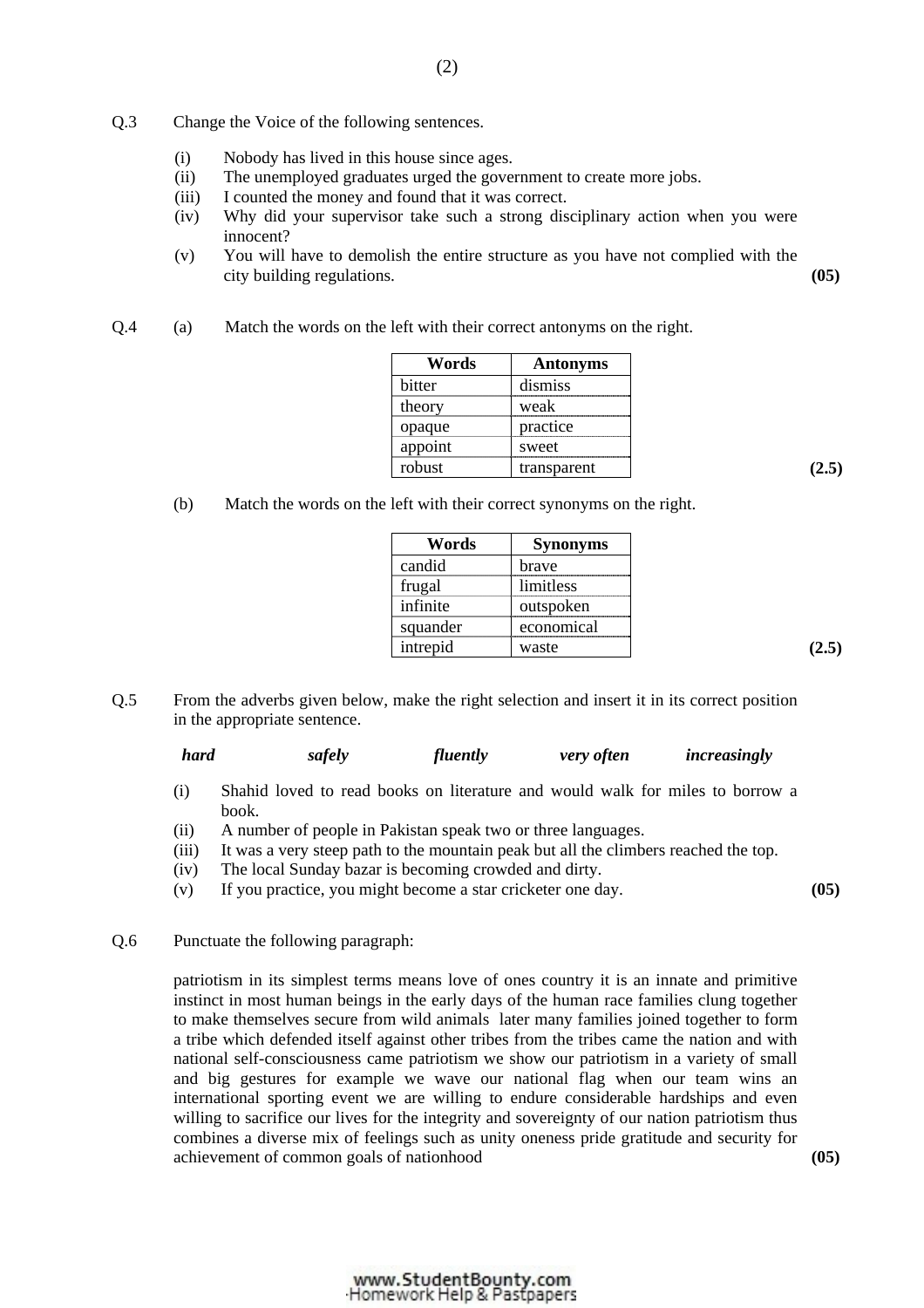Q.7 Consider yourself as the Chairman of the Board of Trustees of Alfalah Primary and Secondary High School, a non-profit educational institution, established in 1998 with the mission to provide free boarding, lodging and schooling facilities to the very young children who had lost their parents in the devastating earthquake in the northern region of the country.

 You are required to write a Circular Letter addressed to the leading philanthropists, requesting them for donations. The letter should emphasize the good work that the Trust has done so far and its leading role in the rehabilitation and education of over 5,000 students since its inception. Describe how zealously the Board of Trustees and the entire staff is committed to the mission of the Trust in providing "parental care" and education to the orphaned and displaced children to enable them to recover from their traumatic experience and rebuild their lives. Your letter should appeal to the sense of generosity of the philanthropists and request them to participate in this noble endeavor for rehabilitation and education of the orphaned children.

Assume that your name is Abdul Aleem Khan. **(11)**

#### Q.8 Read the following passage and answer the questions given below:

The pressures of being self-employed are inescapable. You may have to work long hours, and there will be times when things get on top of you. You may well get into debt in order to finance the enterprise. You will need to maintain your faith in your business, often in the face of other people's doubts.

There will be times when you will feel lonely and frustrated. If you employ people, you will need to be positive and show leadership at all the times. There will be times when you need to be tough and be prepared to discipline difficult employees, or make difficult demands of your suppliers. You need to be polite and helpful, even when an awkward customer is giving you a hard time.

Many of those who successfully start their own business have the backing of their family. Working long hours may have adverse impacts on your family life and your family must be prepared for it. Also, you must be sure that your family can accommodate the risks that self-employment can bring, especially in terms of lower income in the initial stages, and the serious implications if the business fails. You must take time to talk to all members of your family who might be affected by your decision to be your own boss.

You need to ask yourself several questions before you intend to start your own business venture. Do you have the financial resources, and can you afford to risk them? For example, you might take a secured loan based on the security of your home; what are your plans if the business fails and you are forced to sell your house? Do you have sufficient experience and technical skills to perform the core functions of your new business? Are you knowledgeable enough with the market conditions to be able to assess its needs and adapt to its changes? Do you have the tenacity and discipline to see through hard times when cash inflows will be short and demands will be heavy from customers, bankers, staff, and, crucially, your family?

- (a) Give a suitable title to this passage.
- (b) State **four** types of pressures which are generally faced by individuals who choose to be self- employed vis-à-vis those who seek to work for others.
- (c) Name any **four** qualities which are vital for success of self-employed persons.
- (d) List **four** types of queries which you must ask yourself before you seriously contemplate undertaking a self-employed business proposition.
- (e) Write a précis of 100 words in your own words of the above passage. Word count carries marks. **(14)**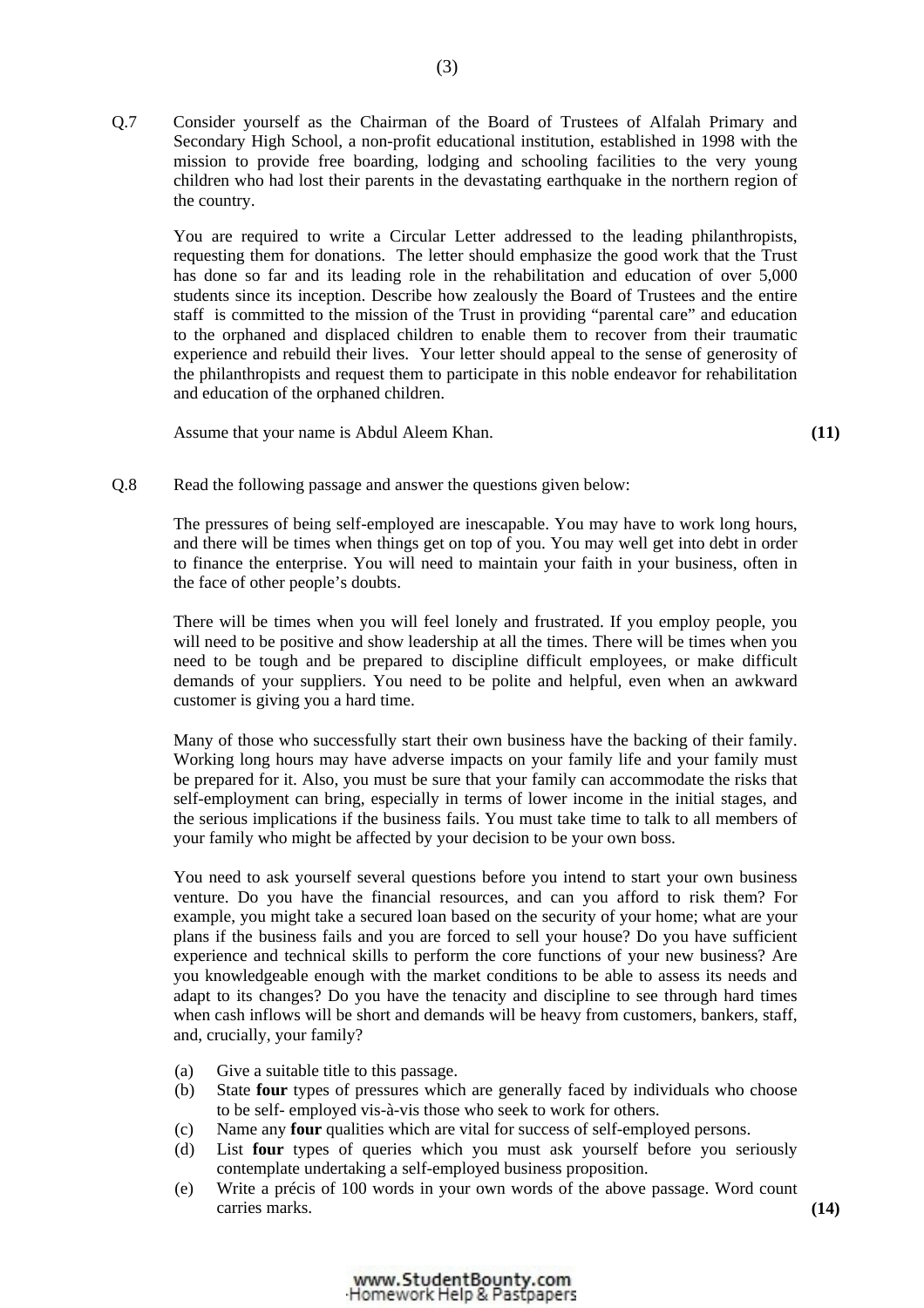| Q.9  | (a)                                                                                                      |                                                                    | Write the superlative form of the following:<br>(i) healthy (ii) blind<br>(v) horizontal (vi) top                                                                                                           |      |                                              |                       | (iii) good<br>(vii) dirty            |                | $(iv)$ many<br>(viii) bad    | (04) |
|------|----------------------------------------------------------------------------------------------------------|--------------------------------------------------------------------|-------------------------------------------------------------------------------------------------------------------------------------------------------------------------------------------------------------|------|----------------------------------------------|-----------------------|--------------------------------------|----------------|------------------------------|------|
|      | (b)                                                                                                      |                                                                    | Write the noun form of the following words:<br>(i) beautiful<br>$(v)$ indict                                                                                                                                | (ii) | devastating<br>(vi) complacent (vii) provoke |                       | (iii) fluctuate                      | (iv)<br>(viii) | affluent<br>charismatic      | (04) |
| Q.10 |                                                                                                          | Select the correct word/phrase in each of the following sentences: |                                                                                                                                                                                                             |      |                                              |                       |                                      |                |                              |      |
|      |                                                                                                          | . .                                                                | (i) The government is making serious effort to help<br>poor                                                                                                                                                 |      | $\blacksquare$ the poor                      |                       | $\blacksquare$ the poors             |                | $\blacksquare$ the poor ones |      |
|      | (ii)                                                                                                     | winters?                                                           |                                                                                                                                                                                                             |      |                                              |                       |                                      |                |                              |      |
|      |                                                                                                          | ٠                                                                  | it snow                                                                                                                                                                                                     |      | $\blacksquare$ does it snows                 |                       | $\blacksquare$ it snows              |                | $\blacksquare$ does it snow  |      |
|      |                                                                                                          | ٠                                                                  | (iii) The trainee driver ____________ the red light.<br>saw not                                                                                                                                             |      | $\blacksquare$ did not see                   | $\blacksquare$ no saw |                                      |                | ■ did not saw                |      |
|      | (iv) All the participants in the seminar shook hands with<br>each other<br>$\blacksquare$ one other<br>٠ |                                                                    |                                                                                                                                                                                                             |      |                                              |                       | $\blacksquare$ one the other         |                | • themselves                 |      |
|      |                                                                                                          |                                                                    | (v) If the shuttle bus to the airport hadn't been so late, we ____________ the plane.<br>$\blacksquare$ caught                                                                                              |      | • had caught • would catch                   |                       |                                      |                | ■ would have caught          |      |
|      |                                                                                                          | ٠                                                                  | (vi) The tragic accident was seen by most of the people ______________ at the bus stop.<br>waited                                                                                                           |      | $\blacksquare$ waiting                       |                       | vere waiting vho waiting             |                |                              |      |
|      |                                                                                                          | ٠                                                                  | (vii) It was too cold ______________outside in the verandah.<br>the guests sleeping <b>for the guests to sleep</b> for the guests to sleep<br>that the guests should sleep <b>for that the guests sleep</b> |      |                                              |                       |                                      |                |                              |      |
|      |                                                                                                          | ٠                                                                  | (viii) The museum was housed in ____________ building near the river.<br>a nice red brick<br>a brick red nice                                                                                               |      |                                              |                       | a nice brick red<br>a red nice brick |                |                              | (06) |

Q.11 (a) Read the first sentence. Complete the second sentence so that it follows logically from the first sentence. Use the tense specified at the right side of the sentence.

| (i)   | The front door is open. Someone                    | <b>Present Perfect</b>    |      |
|-------|----------------------------------------------------|---------------------------|------|
| (ii)  | The glass door is broken. Shahid                   | <b>Past Perfect</b>       |      |
| (iii) | There is no water in the jug. We<br>all the water. | <b>Past Simple</b>        |      |
| (iv)  | How long did you live in this house? We            |                           |      |
|       | this house for twelve years.                       | <b>Present Continuous</b> | (02) |

(b) Explain very briefly the following terms and give one appropriate example of each:

- (i) Abstract Noun
- (ii) Adverb
- (iii) Preposition
- (iv) Adjective **(04)**
- 
- Q.12 Write an essay of approximately 350 words on any ONE of the following topics. Word count carries marks.
	- (a) Brain Drain Has Caused Immense Loss to Pakistan
	- (b) Impact of High Food Prices on Poor People
	- (c) Conserve Resources and Preserve the Environment Reduce, Recycle and Reuse **(14)**

# www.StudentBounty.com<br>Homework Help & Pastpapers